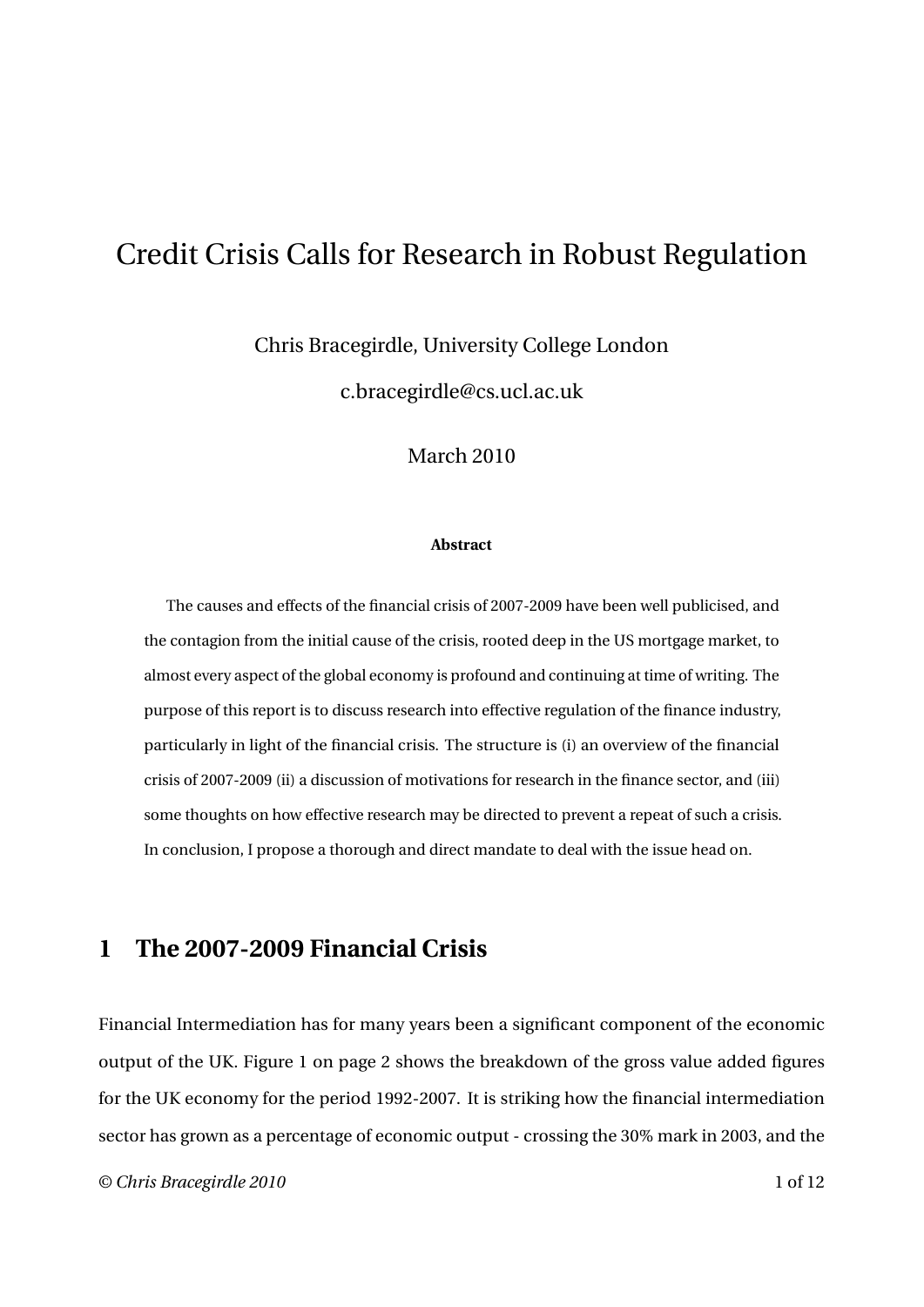

Figure 1: Financial Intermediation proportion of UK economic gross value added (Data source - United Kingdom Office for National Statistics Blue Book 2009[1])

corresponding decline in manufacturing[1]. In the year to March 2009 - at the height of the crisis - the financial services industry contributed some £61.4bn in taxation revenue[2]. It may come as a surprise that this marks the contribution of financial services at some 12% of total tax revenue.

Such figures illustrate just how reliant the United Kingdom economy is on the financial sector. It is clear from Figure 1 that the sector is the largest industry contribution - and inevitably the failure of the industry would be a significant blow for the economy.

The global financial services industry enjoyed a significant boom period through to 2007. During 2007, however, a crisis of confidence occurred, initially in the asset-backed securities market. Asset-backed securities, in particular collateralised debt obligations (CDOs), have been constructed and distributed by the wholesale finance industry on a large scale[3]. Some of the securities, linked to so-called 'sub-prime mortgages', carry risk associated with the ability of homeowners with less-than-optimal credit profiles to repay their mortgages. Investors became concerned that the confidence they had in such homeowners may be misplaced. As a result, the value of the securities plummeted, and as bankers and investors moved to mark their holdings of such

*© Chris Bracegirdle 2010* 2 of 12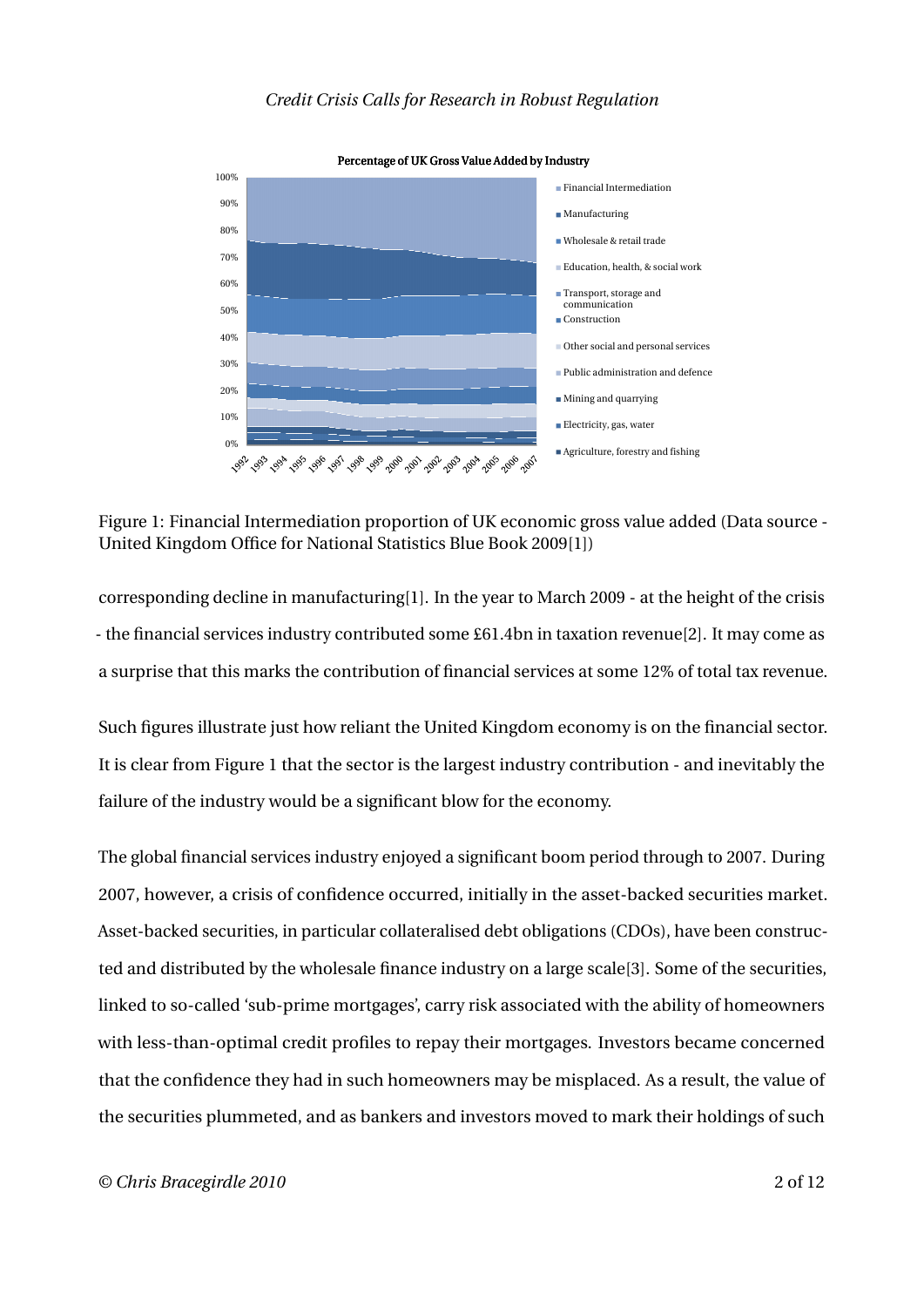securities to a reasonable market value, organisations were forced to mark significant losses. In turn, this led to a crisis in confidence between major, hitherto solid, industry players. Large investment banks, such as Bear Stearns and Lehman Brothers, had been major players in the CDO issuance markets and held significant proprietary positions in some of the riskier securities in the CDO spectrum, for their own account. However, it became increasingly difficult for such large organisations to quantify their exposure to the risky securities. Wholesale funding, the mechanism by which those banks with a daily cash surplus lend to those with a daily cash deficit, became fraught: cash-rich organisations were no longer happy to lend their money; the losses in the securities markets may have realistically meant that the borrowing organisation may not have been able to repay it. The cost of wholesale funding soared - and the scarcity of funds further raised the possibility of large-scale corporate default.

The fraught cash position of Lehman Brothers, for example, led to the largest filing for so-called Chapter 11 bankruptcy protection in US corporate history[4]. The ramifications of the problems in the financial sector were broad. Banks throughout the world were suffering record writedowns and reassessing the pricing of risk across their operations. Credit costs to consumers and businesses soared throughout the world, and pushed economies world-wide into recession. Prospective homeowners could not obtain mortgage financing, and house prices dropped for the first time in 12 years (see Figure 2 on page 4). Inflation dropped as consumers pared back spending; policy makers dropped interest rates to compensate. The Bank of England embarked on a programme of 'quantitative easing' - effectively printing money - to encourage inflation, as interest rates had been reduced to a minimum leaving no room for manoeuvre.

Losses across the finance industry led to stock market values falling dramatically, bringing wider equity markets down with them. Squarely in a state of contraction, the UK economy suffered across the board. Thousands have lost their jobs across industries.

Governments across the globe were forced to step in to stem the confidence loss in credit markets. Moreover, the UK government decided to purchase large equity stakes in national banks in order

*© Chris Bracegirdle 2010* 3 of 12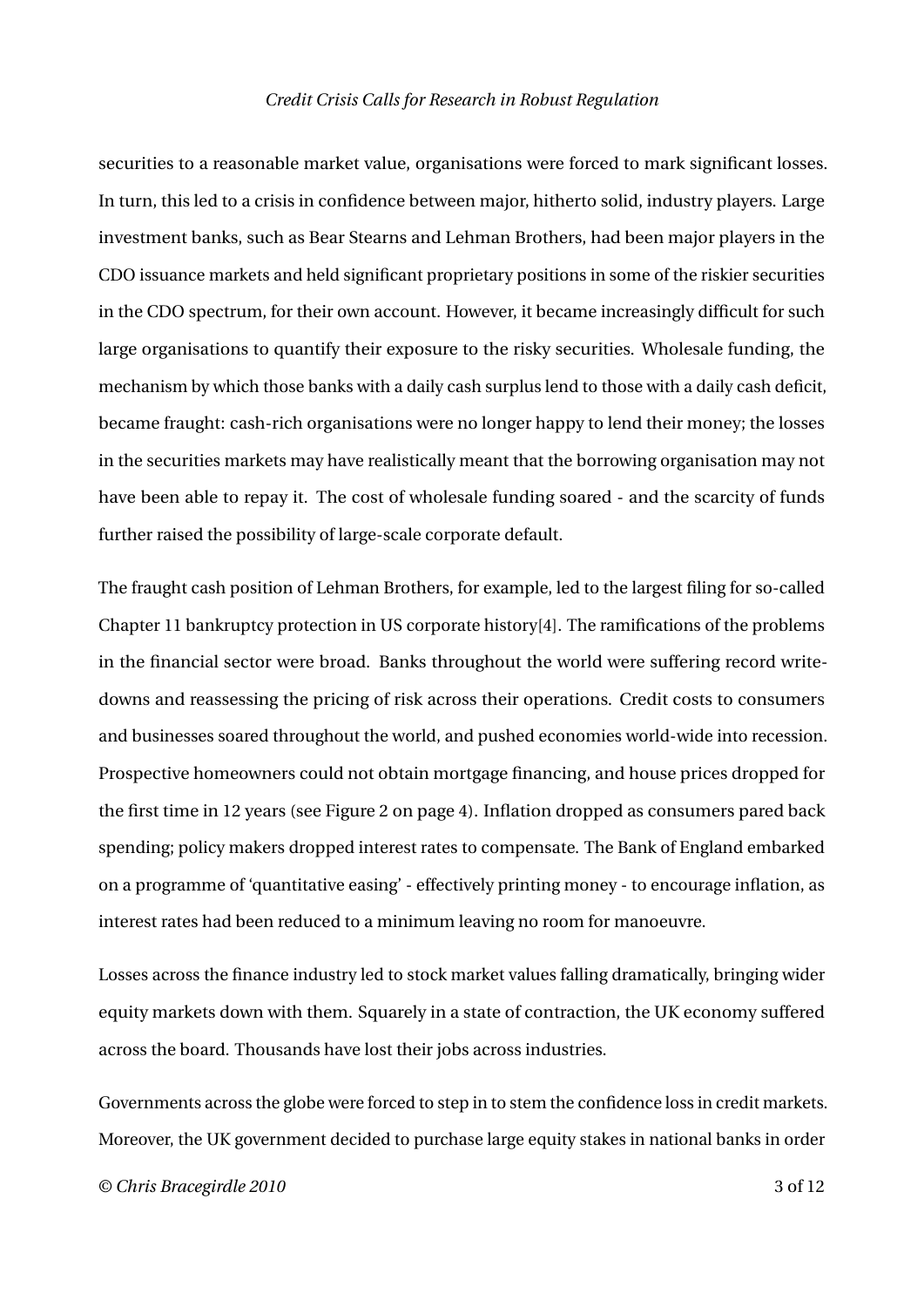

Figure 2: Average UK house prices (Data source - Nationwide[5])

to prevent bankruptcy as large organisations revealed monumental losses: banks such as RBS were considered 'too large to fail' - such a bankruptcy would have meant retail depositors losing money; the ensuing wreckage would inevitably have caused further corporate bankruptcies as organisations reliant on those banks were forced to default in a domino effect.

In the UK, as a result of the various and complex events unfolding as a result of the financial crisis introduced above, the government became a significant shareholder in several financial institutions. It has a controlling stake in RBS, a significant stake in Lloyds Banking Group, and is owner of Northern Rock. Such equity investments, on top of lending obligations of the Bank of England as lender of last resort, mean the government has financial exposure to the banking industry running into the hundreds of billions of pounds[6]. Of course, however, such talk of 'government exposure' is meaningless. The UK government is funded by UK tax payers. The financial industry, then, is effectively underwritten by the tax-paying British public.

There has been significant public backlash against the perceived hubris and 'pocket-lining' culture of major banking industry figures, particularly in light of the taxpayer bailout of the industry. In April 2009, protestors stormed RBS branches in London, as part of protests relating

*© Chris Bracegirdle 2010* 4 of 12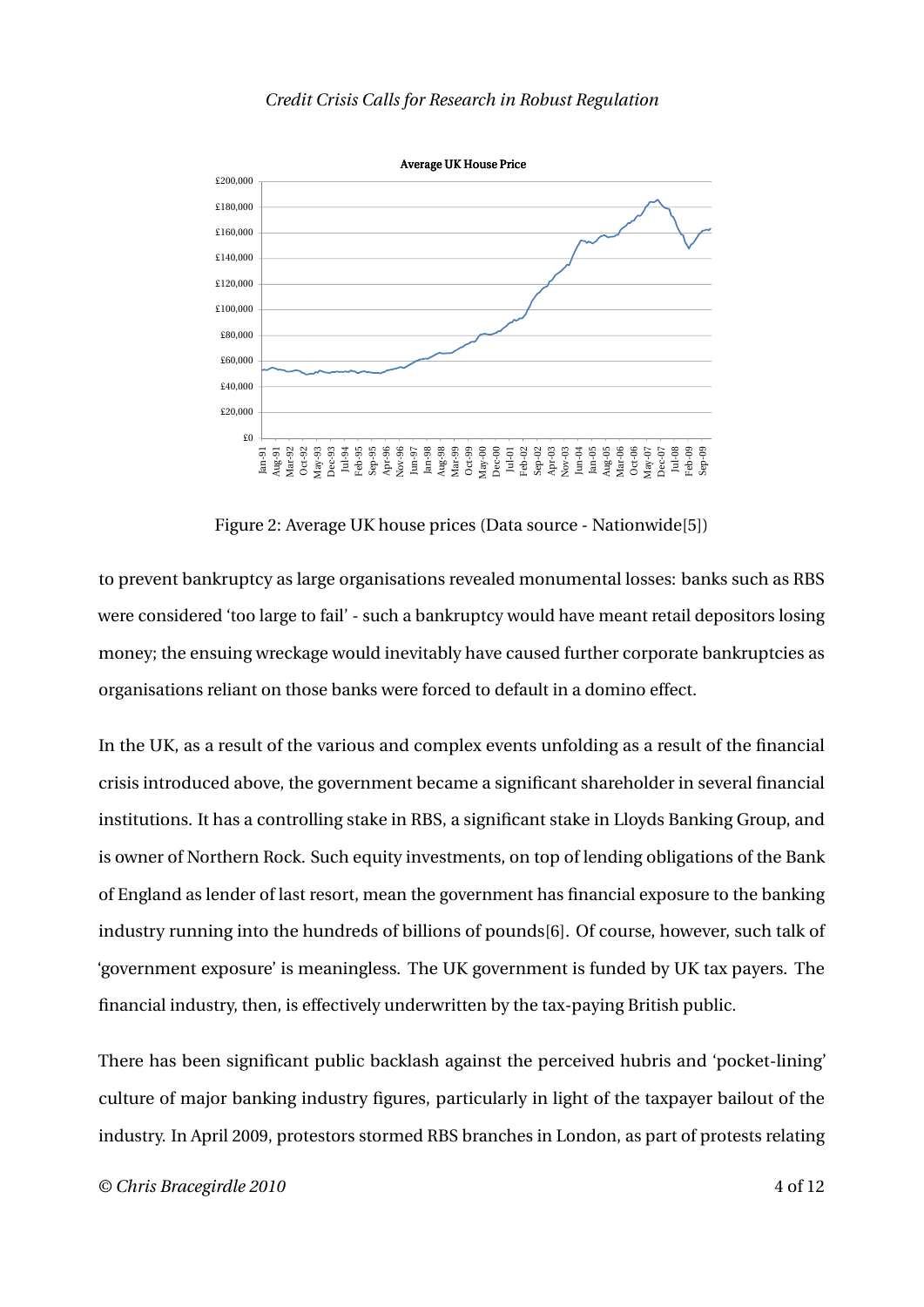to the meeting of G20 government leaders[7]. Sir Fred Goodwin, the notorious Chief Executive of RBS at the time of the crisis, has been publicly vilified[8]. Around the world, there is a significant public movement for humility in and restriction to be placed on the banking industry. In the US, for example, President Barack Obama pithily launched his call for compensation in respect of US taxpayers' implicit underwriting of the industry. Back across the Atlantic, the UK has announced a punitive tax on one-off bonuses in the financial services industry. Discussion of how to regulate the industry in order to prevent a repeat of the crisis continues.

## **2 Why Research Financial Regulation?**

It is clear, then, that the financial industry is key to the British economy, and the economic freefall as a result of the recent crisis serves to demonstrate that regulation to date has been ineffective at preventing the crisis, limiting contagion, or at the very least, insuring a back-stop to the losses and lack of confidence. It is important, now, to consider (i) why crises of this nature need to be avoided, (ii) why the only effective method is through a shakeup of government regulation, and (iii) why research in the field is necessary.

The public have had to invest billions in bailing out the finance industry. Indeed - the exposure, marked at £850 billion at its height[6], equates to more than £13,000 per capita. The media has kept the public at large well aware of the scale of their investment, and the extent of the backlash, as set out above, is evidence of just how much momentum there is to prevent a future crisis of similar nature and magnitude.

More than the sheer weight of public opinion, however, is the tangible and intangible financial loss to the taxpayer, and public purse. The cost is unquantifiable. Consider, for example, that the recession has caused a reduction in tax receipts and a large fiscal deficit. Such a deficit causes government debt to build over the coming years; in order to repay it, future governments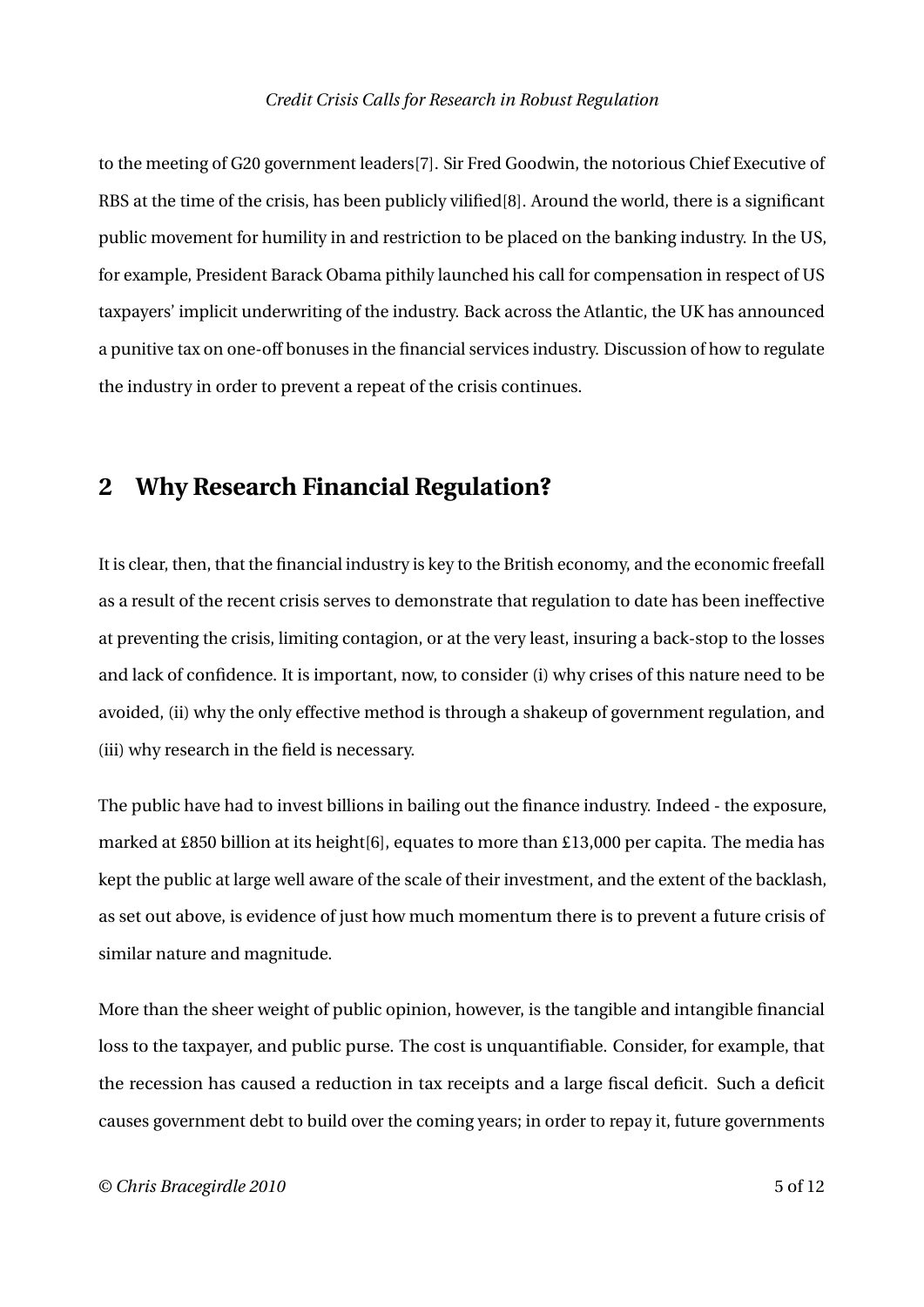will be forced to make real-terms cuts in spending on public services - meaning education, hospitals, policing, transport - the list is endless. These cuts will have a real effect on the very same taxpayers that were forced to step in with their financial support in the first instance, further punishing the man on the street for what many see as hubris and greed in the heart of the City of London.

Why is it so difficult to regulate effectively? The problem is inherent in the species. Crises of different sorts, 'boom-and-bust' economics, have occurred for generations. This problem is not a new one. So why hasn't it been solved previously? The answer is, clearly, that it isn't an easy one to solve. That is because what the regulations are attempting to do is to restrict basic human greed. Such human greed is not limited to the bankers and investors: it refers to every man and woman on the Earth. The man in the street who wanted his sub-prime mortgage, but did not have the means to repay it, is as guilty as the bankers who transferred the risk of his mortgage to someone else, who in turn is as guilty for failing to recognise it. Bubbles such as the CDO issuance gravy train occur because it is in our selfish nature to see something positive that serves greed, and to milk it for as much as it can be worth, as soon as possible.

Opportunistic behaviour of this sort - be it from industry players or the man requesting an increased overdraft limit - can only be restricted by effective regulation which must be wellfounded in order to be effective. In order for it to be well-founded, it must address the heart of the problem, not the symptom.

The best way to do this is to understand what works and what doesn't; to understand what is the problem, and to separate this from the symptom. Doing that requires understanding fully how the crisis occurred, and - what is more - what motivated it. The final question is how to fix the root cause. Inevitably, developing a full understanding of this is far broader than the scope of this article; it requires a co-ordinated research programme to not only get to grips with the story of the crisis, but to get to grips with the psychology of the cause.

#### *© Chris Bracegirdle 2010* 6 of 12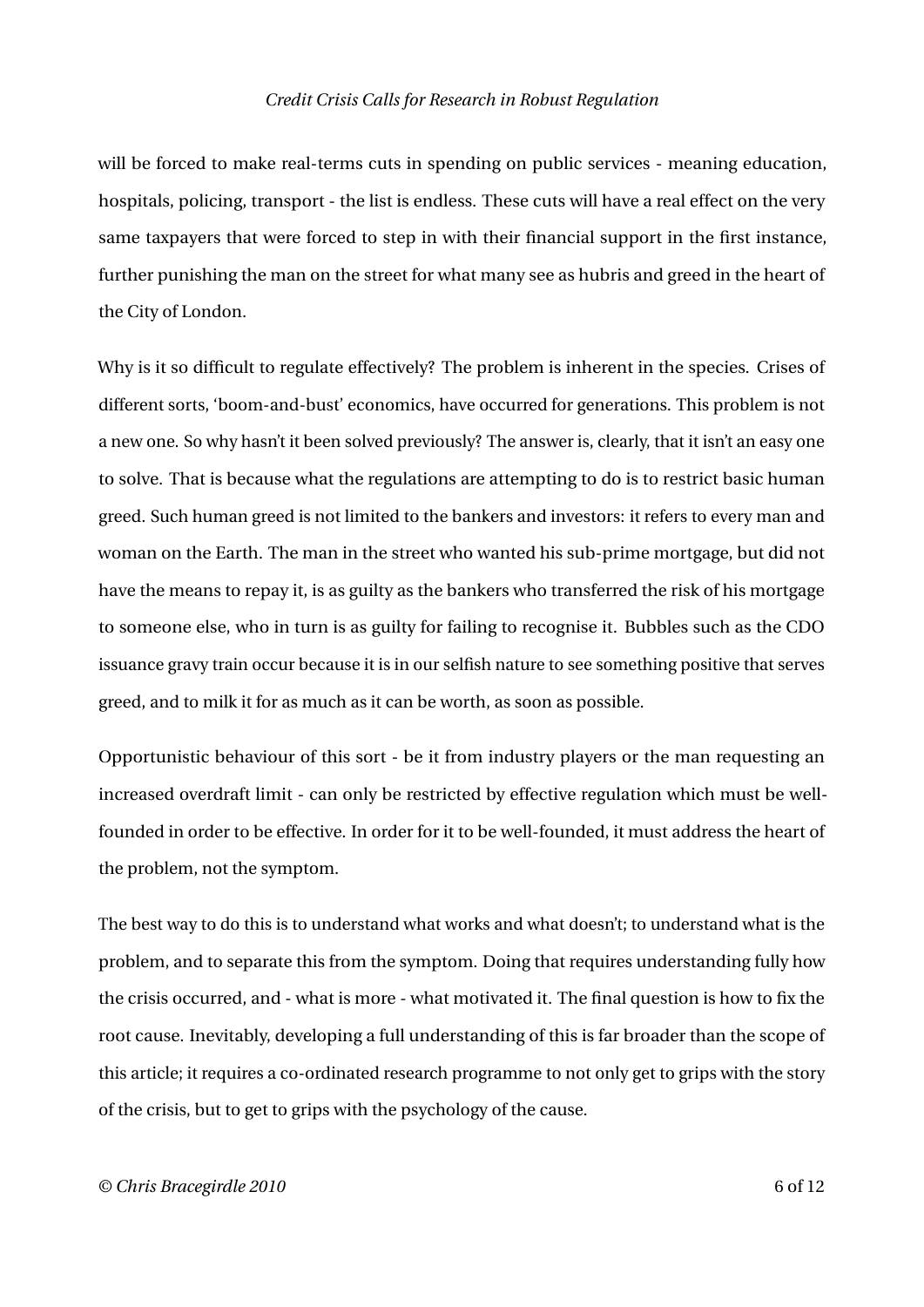### **3 Current Research in Finance**

There are researchers out there involved in the field of finance. They do not, however, fill the breach: to understand, it is important to take a look at how the finance industry currently interacts with the academic community, and discuss why the necessary research into effective regulation has not yet taken place. In a nutshell, when funding is available for research under the broad heading of 'finance', such research is undertaken in profit-making enterprise, as is now discussed.

The financial industry has long been an important sector for graduate employment and as a result, there has been a marked rise in numbers of students studying finance-related vocational courses. Interestingly, however, the majority of graduates finding employment in the industry have not studied vocational degree courses[9], which raises the question of whether such courses are relevant and valuable. The fact that the industry does not target such graduates can only reduce the relevancy of such vocational departments.

It is incorrect, though, to say that specific research into financial technology and quantitative analysis does not take place or is not of interest to the banks. Larger investment banks and investment management organisations do specifically target postgraduate students on related courses. Such students, in particular with specialised mathematical and quantitative skills, are of particular interest in derivatives and quantitative decision-making. However, such research is overwhelmingly driven by the need for financial return - serving the greed of the individuals and shareholders.

At a corporate level, research into finance is motivated by return on investment. Large financial organisations have invested in research outfits based at universities, including the Nomura Centre for Mathematical Finance at the University of Oxford[10]. The research that takes place is in the field of quantitative finance - on the basis that the field is highly profitable. The funding provided by industry players is wholly invested in 'the next big-profit machine', and highly

*© Chris Bracegirdle 2010* 7 of 12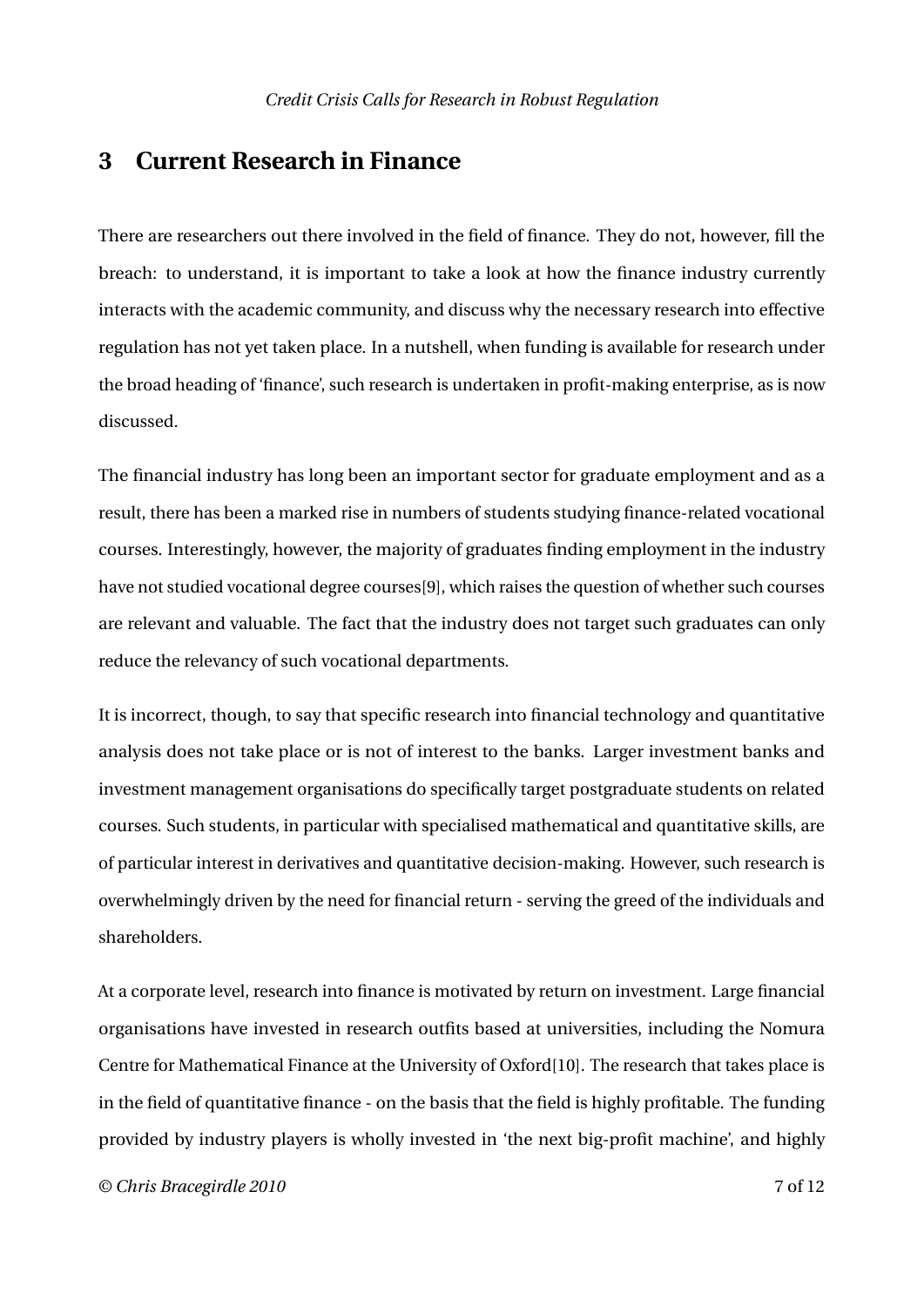complex mathematics of opaque derivative products. This is not the psychological and targeted research into regulation that is required. The simple problem is that it is not in the interest of the corporations to fund such research. It can only harm their bottom line - why research the very regulation that makes business so difficult for them in the first place? Competitive advantage and shareholder return are evidenced by increased profitability, not support for red tape and regulation.

Large financial corporations have invested heavily in corporate research departments. However, such departments are focussed on churning out investment reports, equity analyst reviews, and recurring market commentaries. Such departments can only exist while they deliver valuefor-money. Perhaps the 'quant' teams in major finance houses may more readily fit into the mould of traditional research outfits. Inevitably, these departments have necessarily focussed on profit-generating strategies to develop competitive advantage, at the expense of research into the broader risks of their corporate activity. Clearly there was insufficient research to indicate that a meltdown the like of which we have seen was imminent.

There is some government funding for finance - but the direction of such research is overwhelmingly influenced by the personal interest of those in a position to do it. Indeed, if funding is available under the heading of finance, it is human nature to spend the money and time investing in a profitable future. The personal interest is in profit generation for personal financial gain, and this leaves scant regard for the tail risk of things going wrong.

Research councils, who make the funding allocations, are motivated by utilitarian return on the research investment, as evidenced by the ever-dwindling public funding for humanities research[11]. Putting aside the potential gain of avoiding future financial crises as argued above, the short-term profit potential serves the bottom line of the research councils' requirement for return on investment more obviously than avoiding unquantifiable and intangible future losses.

Clearly research into effective financial regulation has to date not been deemed important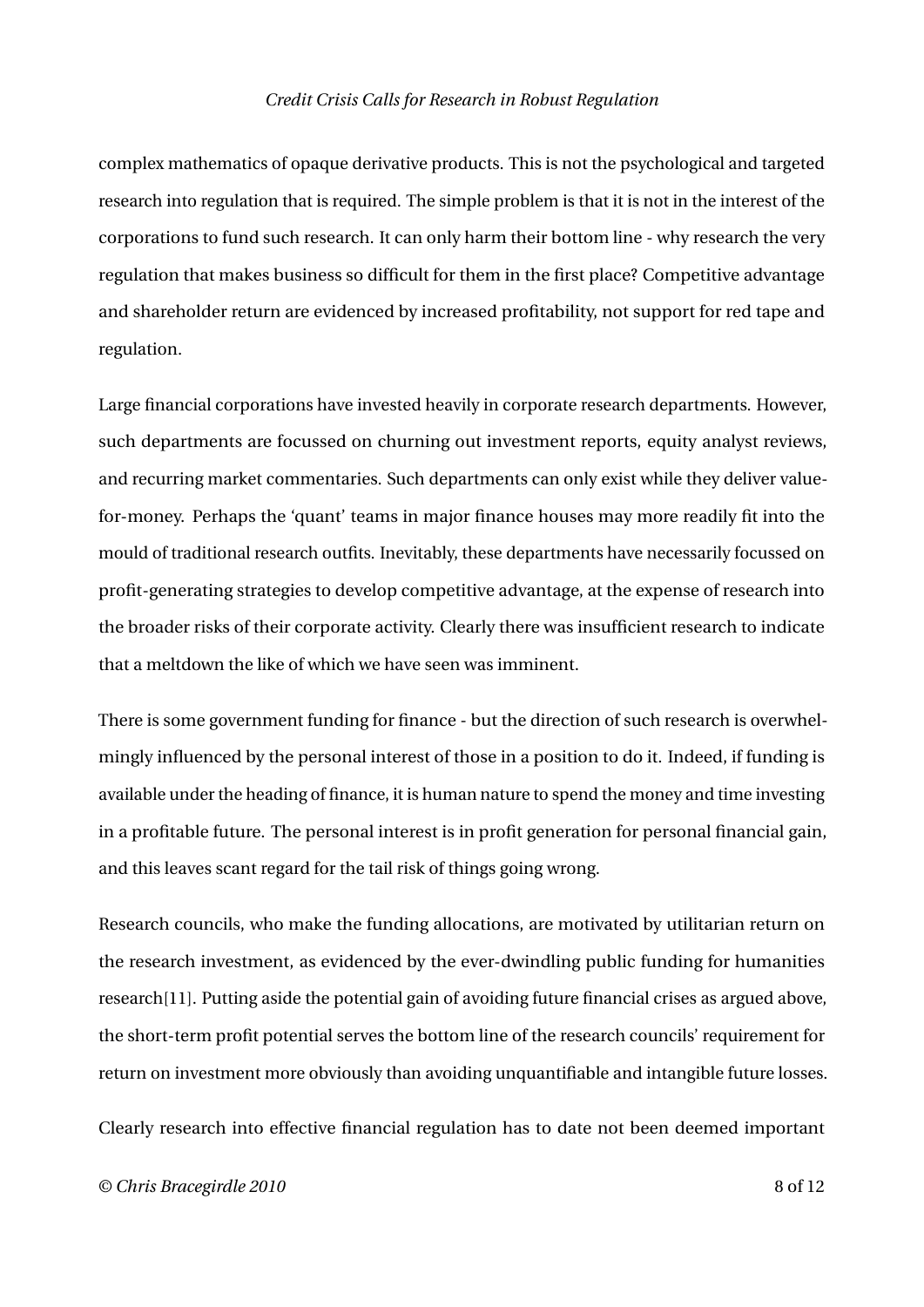enough to warrant the requisite investment, from the industry or the state. For years prior to the crisis the industry has been massively profitable and correspondingly good for the economy; to date the social view is that financial profitability is good for society. The prevailing wisdom told that what was important was researching profitable products, through quantitative analysis and high-tech development. It didn't fit the current ideas of the industry to research the 'what-if' scenarios.

Moreover, whilst there have been financial crises throughout history, a crisis of the magnitude of the recent crisis is unprecedented. Hence it has never been clear to researchers that the research of the type discussed here was necessary: it was not deemed possible for there to be a financial meltdown of the scale we have seen. It was far from the mindsets of decision-makers when it comes to determining what research to pursue; financial collapse of this magnitude was not foreseen, and hence, the research never commissioned.

## **4 The Future of Finance Research**

Now that we *have* witnessed such a large crisis, it may be that things change. However, this seems unlikely in the near future.

There is public desire to prevent a repeat of the financial crisis, evidenced by the backlash as set out above. This has led to governments throughout the world discussing regulation, restriction and compensation by the industry to the taxpayers who bailed them out. Still, however, there seems to be little by way of analysis and understanding of what took place and, more importantly, why. Politicians hunting headlines and re-election focus on short-term sticking plasters and populist intervention. It is difficult to see a paradigm shift in terms of public policy which may lead to the calm assessment of how crises unfold, and the need for research in the field.

On top of this, the global nature of the industry makes it difficult for governments to make *© Chris Bracegirdle 2010* 9 of 12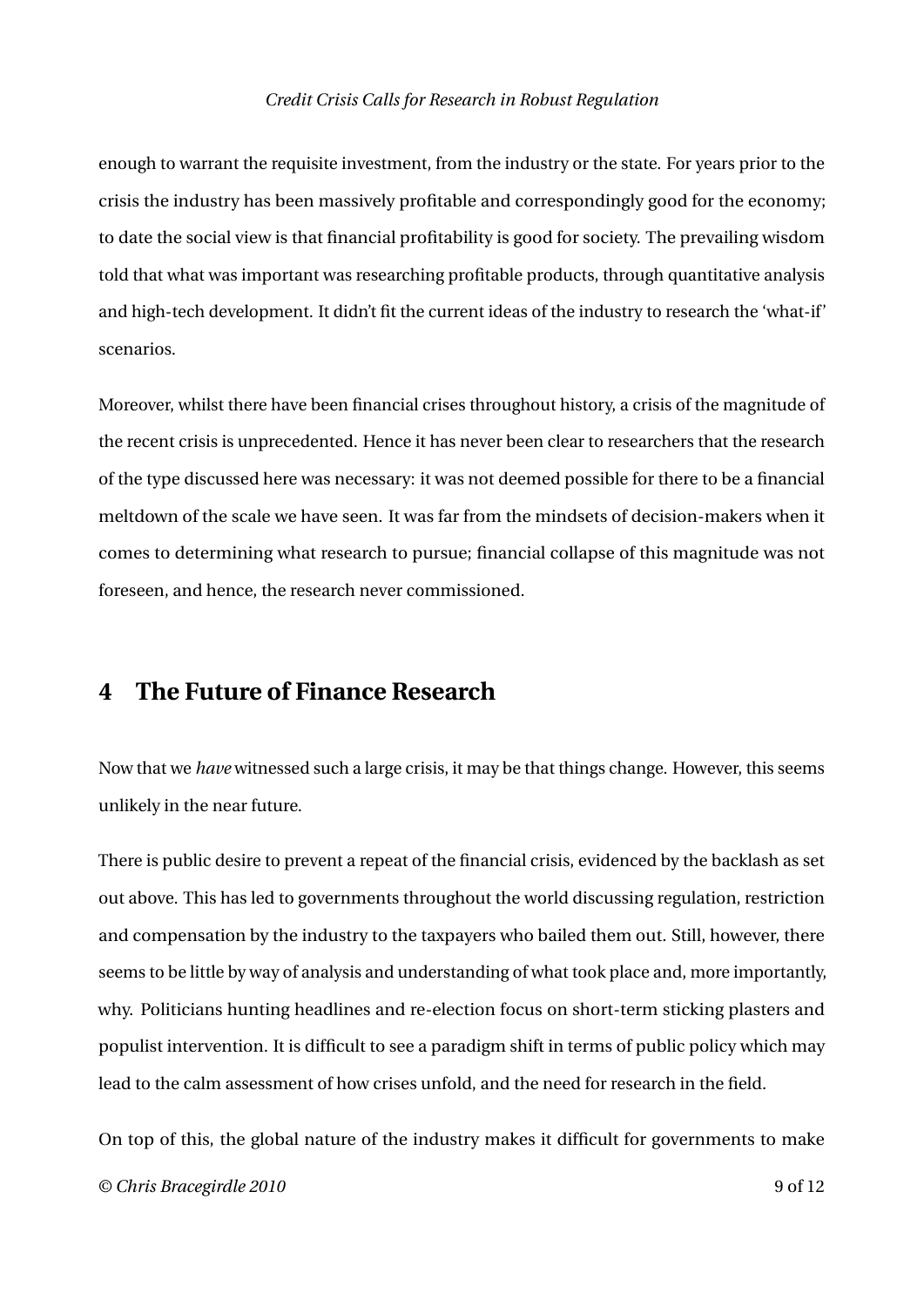headway, regardless of the inherent ignorance of public policy. Indeed, suppose the British government were to commission and review how to regulate effectively, and found some reasonable conclusions. If the British government were to go ahead and implement such regulation, the outcome could be that the industry moves to another location - New York, Tokyo, or somewhere new. What is needed is global regulation for the global industry, and this requires co-operation above that which we have today.

There remains little value in the face of the potential researchers for such research. At time of writing, the sector is returning to profitability, and the real prospect of personal financial interest remains more important to individuals than preventing a crisis. It is difficult to apply the utility assessment of such research to the long-term benefit of avoiding loss and recession - far more simple to apply the utility assessment to large end-of-year results figures. The utilitarian approach to valuing such research, in its existing form, remains as ineffective as it ever was.

To summarise, there is no clear link between research council decision-making and the desire for effective regulation, and no impetus for corporations to finance the research themselves.

## **5 Conclusion**

The financial crisis of 2007-2009 is all-too-clear evidence of how failings in the ability of governments worldwide to regulate the industry can lead to real costs for individuals throughout the world. What is needed is real understanding of why such crises occur, and how they may be prevented - or at least, how the potential effect thereof may be reduced. To date, however, research in the field of finance has exclusively been on profit-making exercises - due to the perceived utility of such work, at a research-funding, corporate, and personal level, along with the lack of public policy and social belief in the need for understanding such regulation. Worryingly, given that the worldwide economy is moving towards recovery, it is difficult to see how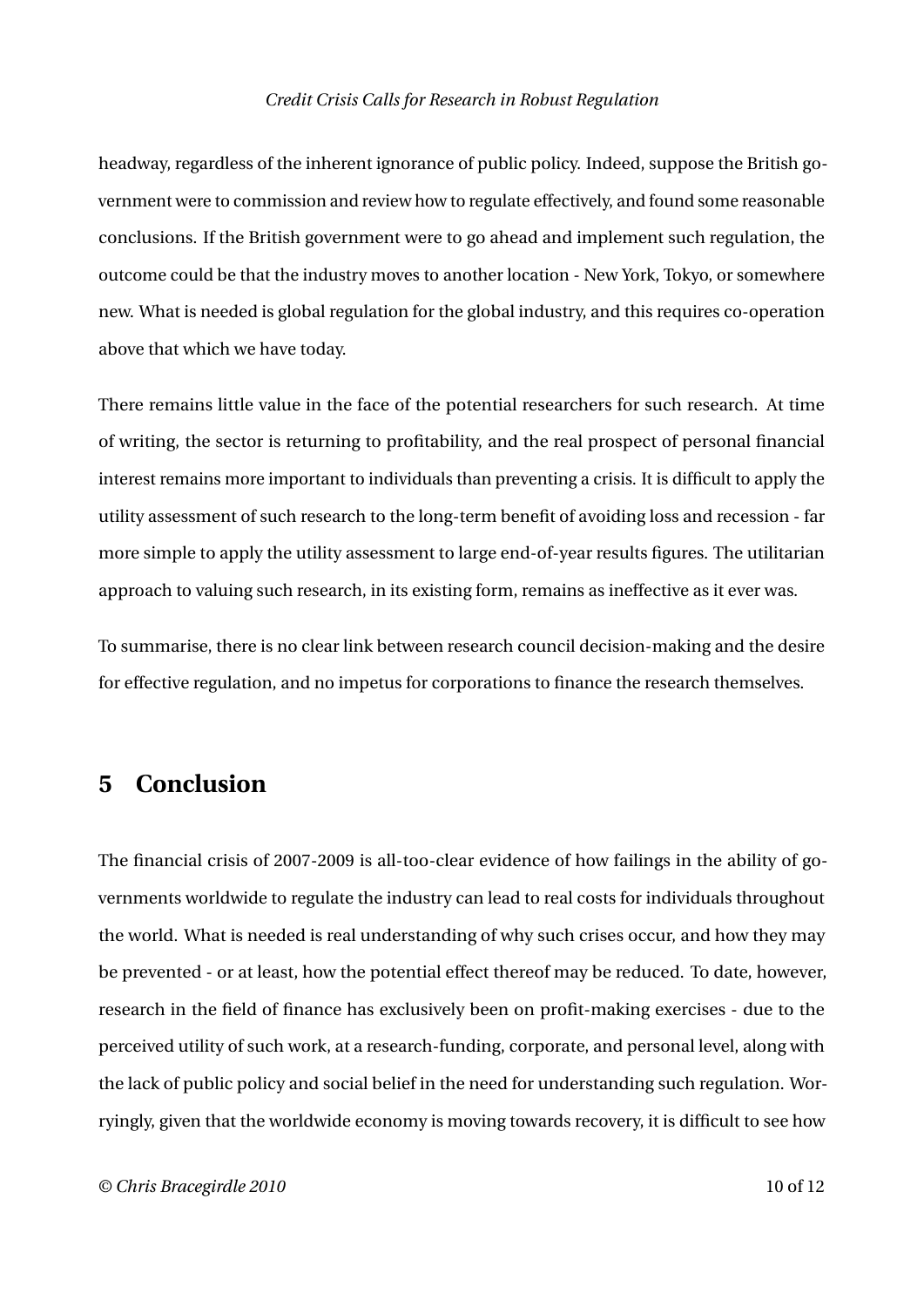the situation will change. The void between research council decision-making and public policy, which causes the problem of utility assessment of research in the area, remains. On top of that, the short-sighted nature of the public policy itself, means research scope is likely to continue in the classical fashion discussed in this report.

I think it is fair to say that what is needed is a reassessment - right from the top of governments globally - of financial regulation. Firstly, there needs to be a specific mandate for the kind of research that will allow us to properly understand why bubbles start - be it CDOs, dot-coms, or the next big thing. That research needs the right people and the right scope: from the psychology of the problem through to the nitty-gritty of what took place in each profit-taking haemorrhage. The research needs to be broad enough to cross international borders. Then it needs to be specific about how best such crises can be avoided, or limited in their effect.

Without a specific mandate, it is difficult - despite the obvious (albeit, long-term) benefits - to see how such research can take place.

If we can cross the research barrier, then comes the discussion of how, armed with such research, governments across the world can be concerted in their application of it. Herein lies a problem as difficult to surmount as the former - which, like the former, rests for another day.

## **References**

- [1] *United Kingdom National Accounts: The Blue Book*, Office for National Statistics, 2009. [Online]. Available: http://www.statistics.gov.uk/StatBase/Product.asp?vlnk=1143
- [2] P. Aldrick, *UK financial industry generates 61bn tax revenues*, Daily Telegraph, 2009. [Online]. Available: http://www.telegraph.co.uk/finance/newsbysector/banksandfinance/6763785/UKfinancial-industry-generates-61bn-tax-revenues.html